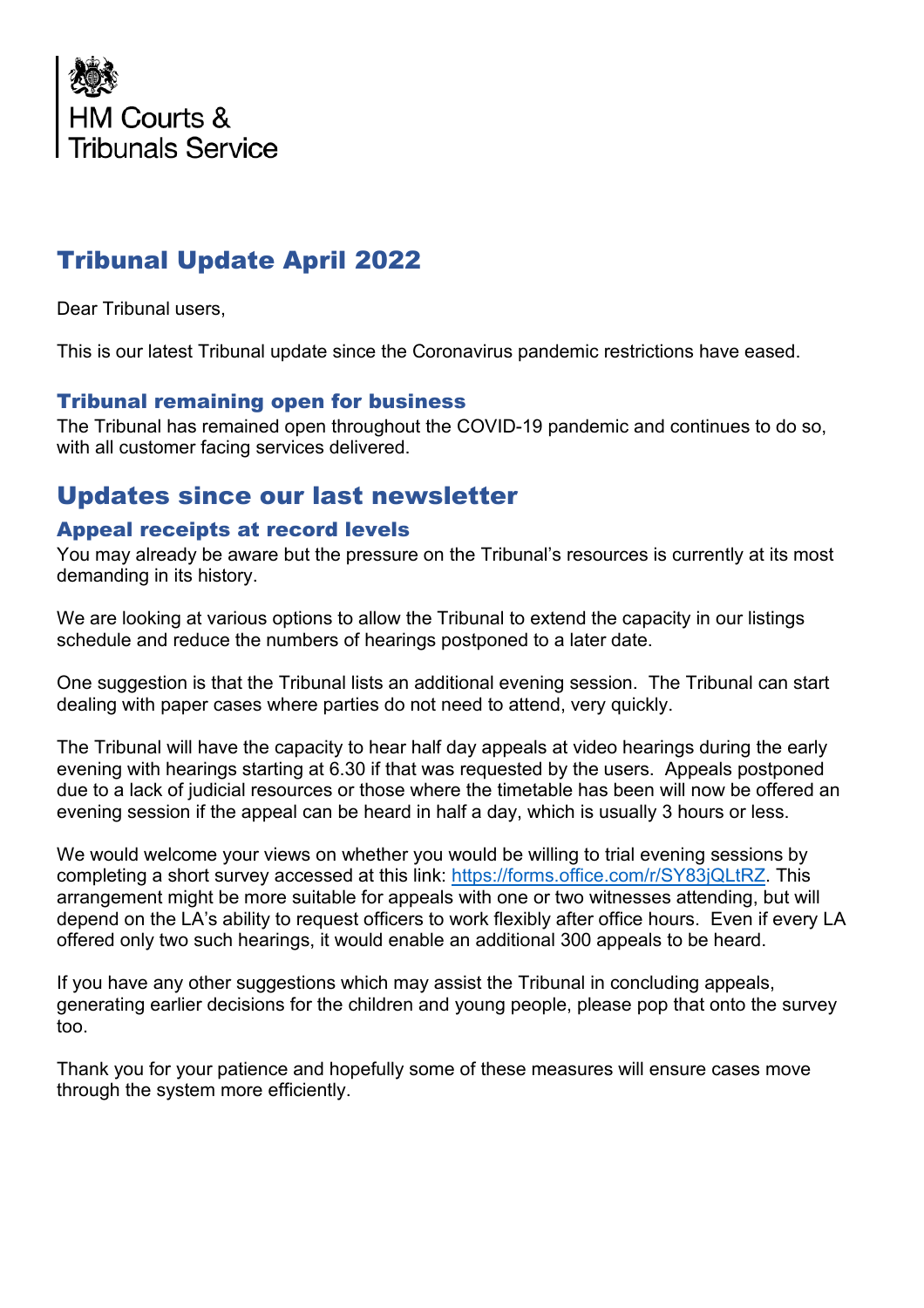

## Document Upload Centre

You may have heard about the Document Upload Centre known as "DUC" at the Tribunal user group meetings or through the stakeholder newsletters. This is a secure facility for Local Authorities to submit bundles without the need to split bundles over a number of emails. This system allows bundles to be uploaded or dragged and dropped without splitting or worry about the size of the bundle.

Even more Local Authorities signed up to access DUC and send Tribunal bundles in this way and this is working extremely well. If you haven't signed up to DUC and would like to join please email [send@justice.gov.uk](mailto:send@justice.gov.uk) with the subject DUC sign up in the subject box.

## New Appeals

We are still receiving a high number of appeals and you will have noticed that some are registered outside the usual 10 working day target. We would kindly ask to refrain from checking that we have your new appeal until 20 working days have passed, to prevent resources being diverted away to search for new appeals, rather than registering new appeals.

If you have posted in your appeal, please check and use the delivery receipt from the Post Office or courier. If you have emailed your new appeal, the Tribunal has arranged an email bounce back message to confirm that it has been safely received and we are dealing with it.

Following a successful trial last year, once a new appeal has been compliance checked, we will send you a text message to confirm your appeal is compliant and is going to be registered.

About 30% of new appeals submitted are not compliant, mainly due to a lack of a mediation certificate or decision letter. We encourage all to follow the checklist on the new appeal form to ensure there are no delays in registering new appeals.

The Tribunal will only register an appeal on the date when it reached the office fully compliant. Therefore, if the Tribunal has to send an appeal back due to it being non-compliant and as a result it falls outside the timescales for appealing, you will have to provide the Tribunal with an explanation of the reasons why the appeal was made late.

#### August hearings capacity

The Tribunal can arrange hearings during August if both parties agree and this could mean your appeal is dealt with more promptly.

This will only apply in cases where the Tribunal has already received the LA's response and the Tribunal bundle can be produced in good time for the hearing.